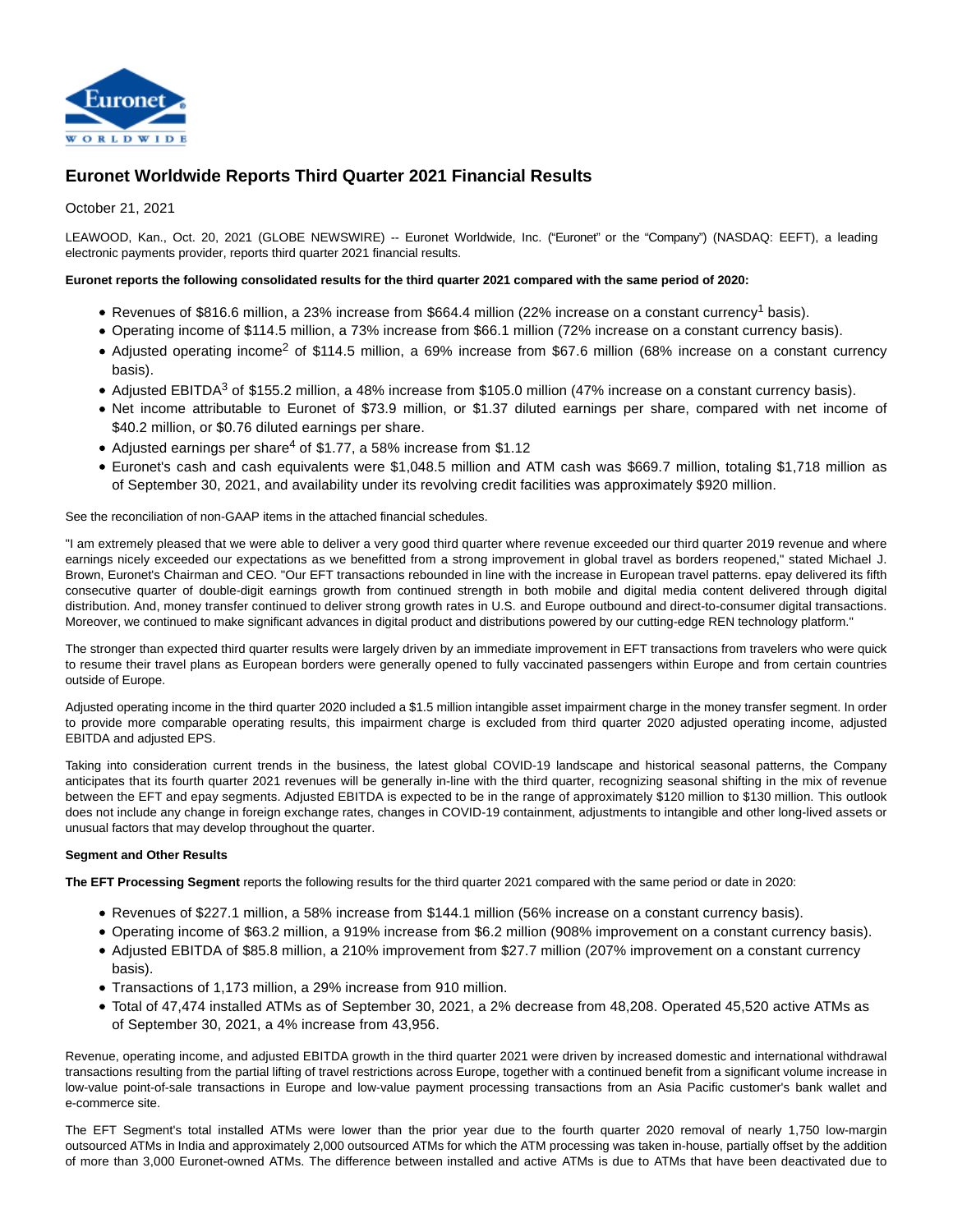seasonal closures or COVID-19-related travel restrictions. At the end of the third quarter of 2021, approximately 1,950 ATMs remained closed due to seasonal locations or continued COVID-19 travel restrictions -- 2,300 fewer than the 4,250 that were closed at the end of the third quarter 2020.

**The epay Segment** reports the following results for the third quarter 2021 compared with the same period or date in 2020:

- Revenues of \$238.3 million, a 20% increase from \$198.9 million (19% increase on a constant currency basis).
- Operating income of \$25.9 million, a 17% increase from \$22.2 million (17% increase on a constant currency basis).
- Adjusted EBITDA of \$28.2 million, a 16% increase from \$24.3 million (16% increase on a constant currency basis).
- Transactions of 811 million, a 23% increase from 661 million.
- Point-of-sale ("POS") terminals of approximately 739,000 as of September 30, 2021, a 3% increase from approximately 717,000.
- Retailer locations of approximately 325,000 as of September 30, 2021, a 1% decrease from approximately 328,000.

The generally consistent third quarter revenue, operating income and adjusted EBITDA and transaction growth was driven by continued digital media and mobile growth, together with the continued expansion of the digital distribution channel.

**The Money Transfer Segment** reports the following results for the third quarter 2021 compared with the same period or date in 2020:

- Revenues of \$353.5 million, a 9% increase from \$323.1 million (8% increase on a constant currency basis).
- Operating income of \$37.6 million, a 21% decrease from \$47.6 million (21% decrease on a constant currency basis).
- Adjusted operating income of \$37.6 million, a 23% decrease from \$49.1 million (23% decrease on a constant currency basis).
- Adjusted EBITDA of \$46.5 million, a 20% decrease from \$57.8 million (20% decrease on a constant currency basis).
- Total transactions of 34.1 million, a 10% increase from 30.9 million.
- Network locations of approximately 507,000 as of September 30, 2021, a 13% increase from approximately 447,000.

Third quarter revenue growth was the result of strong 18% growth in U.S. outbound transactions, 58% growth in direct-to-consumer digital transactions and 9% growth in international-originated money transfers - which was a combination of 18% growth in Europe outbound transactions, partially offset by a decline of 32% in transactions originated in Asia Pacific and the Middle East where COVID-19 lockdowns weighed significantly on transactions during the period. Moreover, revenue growth was partially offset by declines in the U.S. domestic business. Adjusted operating income and adjusted EBITDA were lower due to benefits from certain FX rate volatility realized in the prior year, together with continued investments in physical and digital network expansion, higher compensation costs and certain new product development costs in the current period.

**Corporate and Other** reports \$12.2 million of expense for the third quarter 2021 compared with \$9.9 million for the third quarter 2020. The increase in corporate expense for the third quarter is largely due to higher short- and long-term compensation expense.

#### **Balance Sheet and Financial Position**

Unrestricted cash and cash equivalents on hand was \$1,048.5 million as of September 30, 2021, compared to \$994.5 million as of June 30, 2021. The increase in unrestricted cash and cash equivalents is largely from cash generated from operations of approximately \$116.6 million in the third quarter of 2021. ATM cash increased to \$669.7 million in line with borrowings on the revolving credit facility to fund the seasonally higher ATM cash needs for the peak travel season.

Total indebtedness was \$1.21 billion as of September 30, 2021, compared to \$1.19 billion as of June 30, 2021, with substantially all of the debt outstanding having a maturity date on or after March 2025. As of September 30, 2021, availability under the Company's revolving credit facilities was approximately \$920 million.

#### **Non-GAAP Measures**

In addition to the results presented in accordance with U.S. GAAP, the Company presents non-GAAP financial measures, such as constant currency financial measures, adjusted operating income (loss), adjusted EBITDA and adjusted earnings per share. These measures should be used in addition to, and not a substitute for, revenues, net income (loss), operating income (loss) and earnings (loss) per share computed in accordance with U.S. GAAP. We believe that these non-GAAP measures provide useful information to investors regarding the Company's performance and overall results of operations. These non-GAAP measures are also an integral part of the Company's internal reporting and performance assessment for executives and senior management. The non-GAAP measures used by the Company may not be comparable to similarly titled non-GAAP measures used by other companies. The attached schedules provide a full reconciliation of these non-GAAP financial measures to their most directly comparable U.S. GAAP financial measure.

The Company does not provide a reconciliation of its forward-looking non-GAAP measures to GAAP due to the inherent difficulty in forecasting and quantifying certain amounts that are necessary for GAAP and the related GAAP and non-GAAP reconciliation, including adjustments that would be necessary for foreign currency exchange rate fluctuations and other charges reflected in the Company's reconciliation of historic numbers, the amount of which, based on historical experience, could be significant.

 $<sup>(1)</sup>$  Constant currency financial measures are computed as if foreign currency exchange rates did not change from the prior period. This information is</sup> provided to illustrate the impact of changes in foreign currency exchange rates on the Company's results when compared to the prior period.

 $^{(2)}$  Adjusted operating income is defined as operating income excluding intangible asset impairment charges. Adjusted operating income represents a performance measure and is not intended to represent a liquidity measure.

<sup>(3)</sup> Adjusted EBITDA is defined as net income excluding, to the extent incurred in the period, interest, income tax expense, depreciation, amortization, share-based compensation, intangible asset impairment charges and other non-operating or non-recurring items that are considered expenses or income under U.S. GAAP. Adjusted EBITDA represents a performance measure and is not intended to represent a liquidity measure.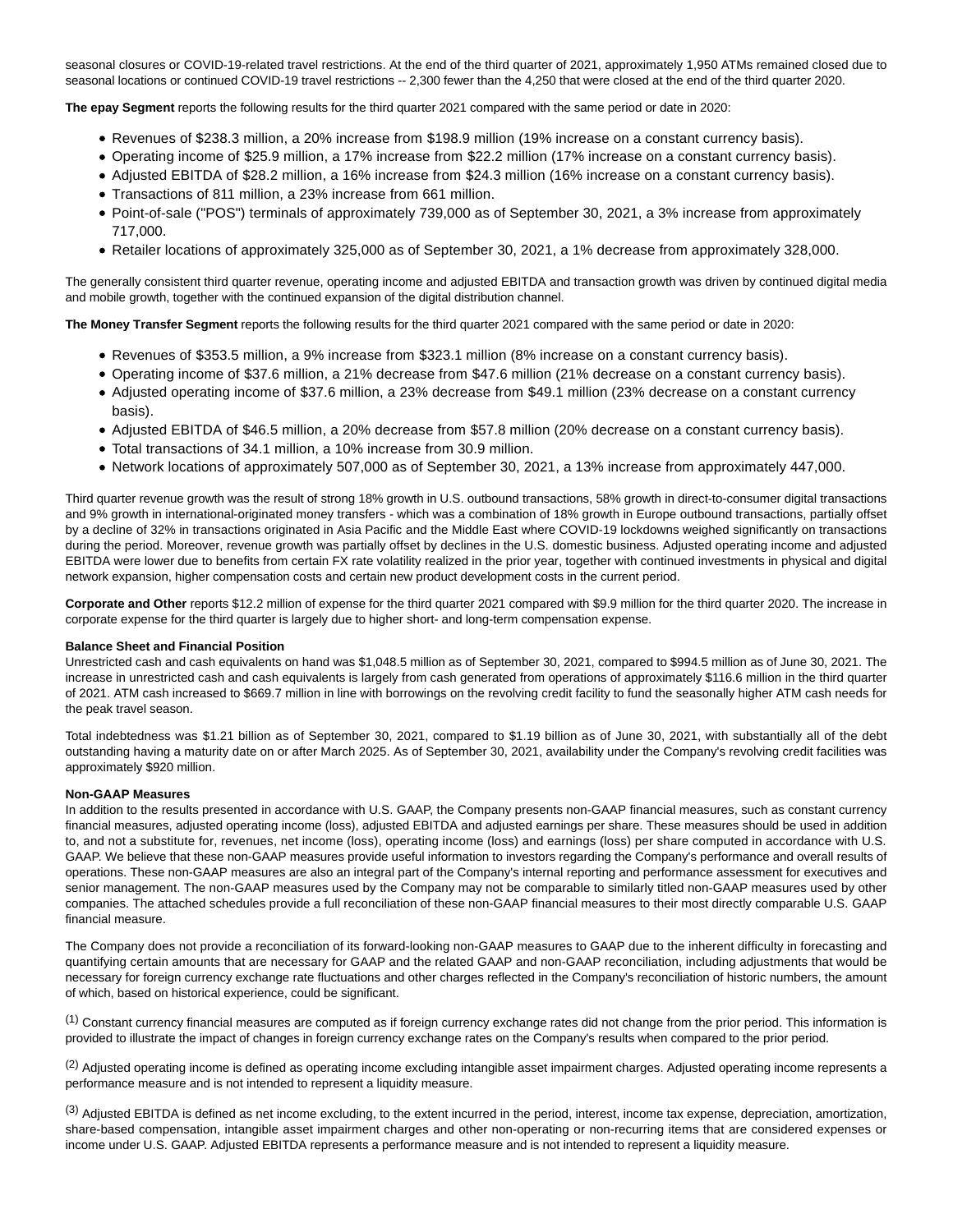$^{(4)}$  Adjusted earnings per share is defined as diluted U.S. GAAP earnings per share excluding, to the extent incurred in the period, the tax-effected impacts of: a) foreign currency exchange gains or losses, b) share-based compensation, c) acquired intangible asset amortization, d) intangible asset impairment charges, e) non-cash interest expense, f) non-cash income tax expense and g) other non-operating or non-recurring items. Adjusted earnings per share represents a performance measure and is not intended to represent a liquidity measure.

#### **Conference Call and Slide Presentation**

Euronet Worldwide will host an analyst conference call on October 21, 2021, at 9:00 a.m. Eastern Time to discuss these results. The call may also include discussion of Company developments, the impacts of the COVID-19 pandemic on the Company's operations, forward-looking information and other material information about business and financial matters. To listen to the call via telephone, dial 877-303-6313 (USA) or +1-631-813-4734 (outside the USA). The conference call will also be available via webcast at [http://ir.euronetworldwide.com.](http://ir.euronetworldwide.com/) Participants should go to the website at least five minutes prior to the scheduled start time of the event to register. A slideshow will be included in the webcast.

A webcast replay will be available beginning approximately one hour after the event at http://ir.euronetworldwide.com and will remain available for one year.

#### **About Euronet Worldwide, Inc.**

Euronet Worldwide is an industry leader in processing secure electronic financial transactions. The Company offers payment and transaction processing solutions to financial institutions, retailers, service providers and individual consumers. These services include comprehensive ATM, POS and card outsourcing services, card issuing and merchant acquiring services, software solutions, cash-based and online-initiated consumerto-consumer and business-to-business money transfer services, and electronic distribution of digital media and prepaid mobile phone time.

Euronet's global payment network is extensive - including 47,474 ATMs, approximately 400,000 EFT POS terminals and a growing portfolio of outsourced debit and credit card services which are under management in 62 countries; card software solutions; a prepaid processing network of approximately 739,000 POS terminals at approximately 325,000 retailer locations in 62 countries; and a global money transfer network of approximately 507,000 locations serving 162 countries. With corporate headquarters in Leawood, Kansas, USA, and 66 worldwide offices, Euronet serves clients in approximately 175 countries. For more information, please visit the Company's website a[t www.euronetworldwide.com.](http://www.euronetworldwide.com/)

Statements contained in this news release that concern Euronet's or its management's intentions, expectations, or predictions of future performance, are forward-looking statements. Euronet's actual results may vary materially from those anticipated in such forward-looking statements as a result of a number of factors, including: conditions in world financial markets and general economic conditions, including impacts from the COVID-19 pandemic; the effects in Europe of the U.K.'s departure from the E.U. and economic conditions in specific countries and regions; technological developments affecting the market for our products and services; our ability to successfully introduce new products and services; foreign currency exchange rate fluctuations; the effects of any breach of our computer systems or those of our customers or vendors, including our financial processing networks or those of other third parties; interruptions in any of our systems or those of our vendors or other third parties; our ability to renew existing contracts at profitable rates; changes in fees payable for transactions performed for cards bearing international logos or over switching networks such as card transactions on ATMs; our ability to comply with increasingly stringent regulatory requirements, including anti-money laundering, anti-terrorism, anti-bribery, consumer and data protection and the European Union's General Data Privacy Regulation and Second Payment Service Directive requirements; changes in laws and regulations affecting our business, including tax and immigration laws and any laws regulating payments, including dynamic currency conversion transactions; changes in our relationships with, or in fees charged by, our business partners; competition; the outcome of claims and other loss contingencies affecting Euronet; the cost of borrowing, availability of credit and terms of and compliance with debt covenants; and renewal of sources of funding as they expire and the availability of replacement funding. These risks and other risks are described in the Company's filings with the Securities and Exchange Commission, including our Annual Report on Form 10-K, Quarterly Reports on Form 10-Q and Current Reports on Form 8-K. Copies of these filings may be obtained via the SEC's Edgar website or by contacting the Company. Any forwardlooking statements made in this release speak only as of the date of this release. Except as may be required by law, Euronet does not intend to update these forward-looking statements and undertakes no duty to any person to provide any such update under any circumstances. The Company regularly posts important information to the investor relations section of its website.

# **EURONET WORLDWIDE, INC. Condensed Consolidated Balance Sheets (in millions)**

|                                           | As of              |         |  |
|-------------------------------------------|--------------------|---------|--|
|                                           | September 30,      | As of   |  |
|                                           | 2021               |         |  |
|                                           | (unaudited)        | 2020    |  |
| <b>ASSETS</b>                             |                    |         |  |
| Current assets:                           |                    |         |  |
| Cash and cash equivalents                 | \$<br>$1,048.5$ \$ | 1,420.3 |  |
| ATM cash                                  | 669.7              | 411.1   |  |
| Restricted cash                           | 3.6                | 3.3     |  |
| Settlement assets                         | 928.7              | 1,140.9 |  |
| Trade accounts receivable, net            | 152.6              | 117.5   |  |
| Prepaid expenses and other current assets | 235.2              | 272.8   |  |
| Total current assets                      | 3,038.3            | 3,365.9 |  |
| Property and equipment, net               | 350.7              | 378.4   |  |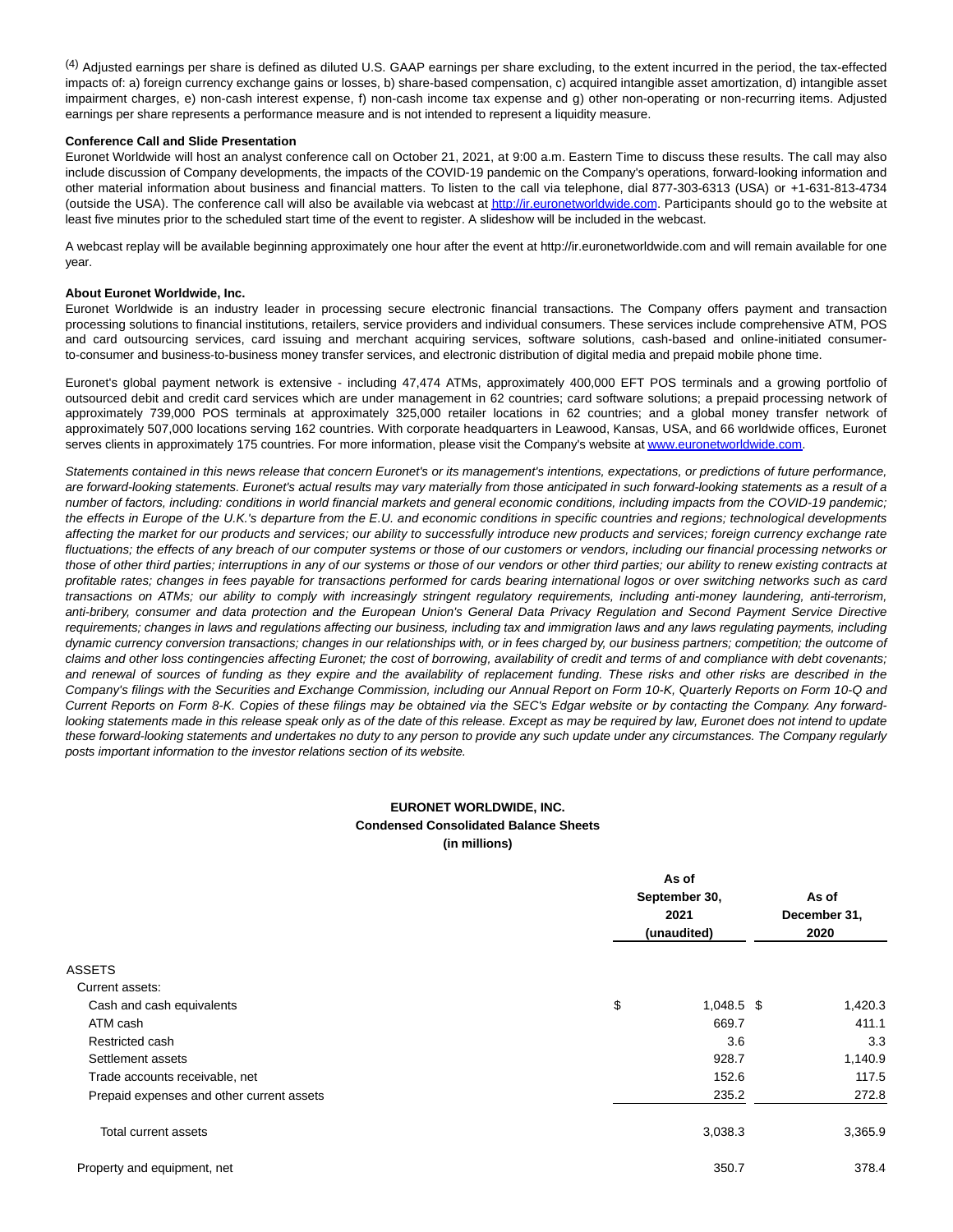| Right of use lease asset, net                       | 165.3            | 162.1   |
|-----------------------------------------------------|------------------|---------|
| Goodwill and acquired intangible assets, net        | 748.4            | 787.7   |
| Other assets, net                                   | 223.6            | 232.6   |
| <b>Total assets</b>                                 | \$<br>4,526.3 \$ | 4,926.7 |
| <b>LIABILITIES AND EQUITY</b>                       |                  |         |
| <b>Current liabilities:</b>                         |                  |         |
| Settlement obligations                              | \$<br>$928.7$ \$ | 1,140.9 |
| Accounts payable and other current liabilities      | 654.1            | 654.9   |
| Current portion of operating lease liabilities      | 54.2             | 52.4    |
| Short-term debt obligations                         | 5.8              | 7.2     |
| <b>Total current liabilities</b>                    | 1,642.8          | 1,855.4 |
| Debt obligations, net of current portion            | 1,197.5          | 1,437.6 |
| Operating lease liabilities, net of current portion | 115.3            | 106.5   |
| Capital lease obligations, net of current portion   | 3.2              | 6.2     |
| Deferred income taxes                               | 38.7             | 37.9    |
| Other long-term liabilities                         | 37.3             | 37.2    |
| <b>Total liabilities</b>                            | 3,034.8          | 3,480.8 |
| Equity                                              | 1,491.5          | 1,445.9 |
| Total liabilities and equity                        | \$<br>4,526.3 \$ | 4,926.7 |

# **EURONET WORLDWIDE, INC. Consolidated Statements of Operations (unaudited - in millions, except share and per share data)**

|                                                            |    | <b>Three Months Ended</b><br>September 30, |    |        |  |  |  |
|------------------------------------------------------------|----|--------------------------------------------|----|--------|--|--|--|
|                                                            |    | 2020                                       |    |        |  |  |  |
| Revenues                                                   | \$ | 816.6                                      | \$ | 664.4  |  |  |  |
| Operating expenses:                                        |    |                                            |    |        |  |  |  |
| Direct operating costs                                     |    | 484.4                                      |    | 407.6  |  |  |  |
| Salaries and benefits                                      |    | 119.4                                      |    | 101.5  |  |  |  |
| Selling, general and administrative                        |    | 64.4                                       |    | 55.3   |  |  |  |
| Impairment of intangible assets                            |    |                                            |    | 1.5    |  |  |  |
| Depreciation and amortization                              |    | 33.9                                       |    | 32.4   |  |  |  |
| Total operating expenses                                   |    | 702.1                                      |    | 598.3  |  |  |  |
| Operating income                                           |    | 114.5                                      |    | 66.1   |  |  |  |
| Other income (expense):                                    |    |                                            |    |        |  |  |  |
| Interest income                                            |    | 0.2                                        |    | 0.1    |  |  |  |
| Interest expense                                           |    | (10.2)                                     |    | (9.4)  |  |  |  |
| Foreign currency exchange loss                             |    | (8.1)                                      |    | (1.4)  |  |  |  |
| Total other expense, net                                   |    | (18.1)                                     |    | (10.7) |  |  |  |
| Income before income taxes                                 |    | 96.4                                       |    | 55.4   |  |  |  |
| Income tax expense                                         |    | (22.7)                                     |    | (15.1) |  |  |  |
| Net income                                                 |    | 73.7                                       |    | 40.3   |  |  |  |
| Net income (loss) attributable to noncontrolling interests |    | 0.2                                        |    | (0.1)  |  |  |  |
| Net income attributable to Euronet Worldwide, Inc.         | \$ | 73.9                                       | \$ | 40.2   |  |  |  |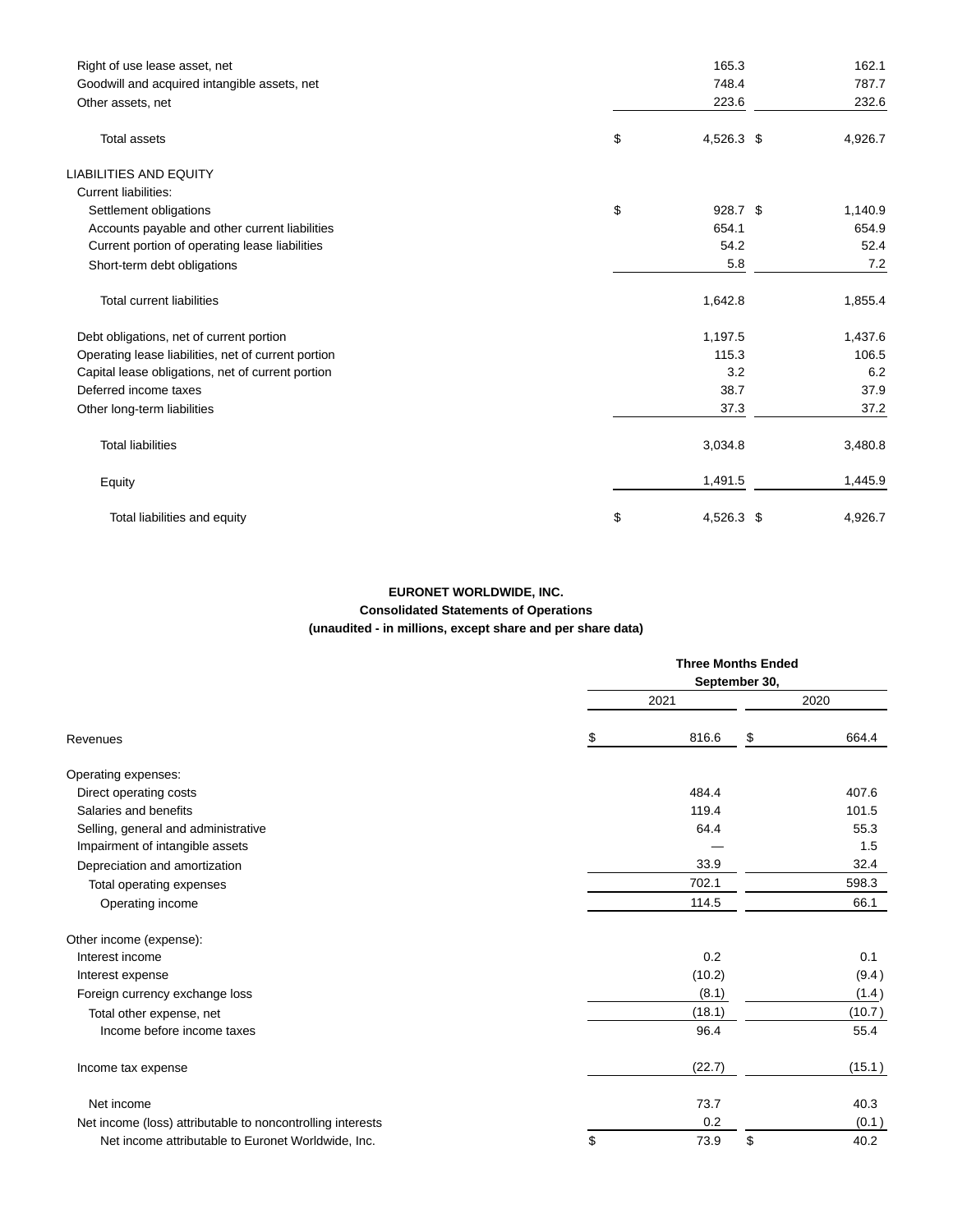| Earnings per share attributable to Euronet  |            |            |
|---------------------------------------------|------------|------------|
| Worldwide, Inc. stockholders - diluted      | 1.37       | 0.76       |
|                                             |            |            |
| Diluted weighted average shares outstanding | 53.853.675 | 53.201.971 |

### **EURONET WORLDWIDE, INC.**

# **Reconciliation of Net Income to Operating Income (Expense) to Adjusted Operating Income (Expense) and Adjusted EBITDA (unaudited - in millions)**

|                                                                                                                               | Three months ended September 30, 2021 |                          |     |      |    |                          |    |                              |                     |
|-------------------------------------------------------------------------------------------------------------------------------|---------------------------------------|--------------------------|-----|------|----|--------------------------|----|------------------------------|---------------------|
|                                                                                                                               |                                       | <b>EFT</b><br>Processing |     | epay |    | Money<br><b>Transfer</b> |    | Corporate<br><b>Services</b> | <b>Consolidated</b> |
| Net income                                                                                                                    |                                       |                          |     |      |    |                          |    |                              | \$<br>73.7          |
| Add: Income tax expense                                                                                                       |                                       |                          |     |      |    |                          |    |                              | 22.7                |
| Add: Total other expense, net                                                                                                 |                                       |                          |     |      |    |                          |    |                              | 18.1                |
| Operating income (expense)                                                                                                    | \$                                    | 63.2                     | \$  | 25.9 | \$ | 37.6                     | \$ | (12.2)                       | \$<br>114.5         |
| Add: Depreciation and amortization                                                                                            |                                       | 22.6                     |     | 2.3  |    | 8.9                      |    | 0.1                          | 33.9                |
| Add: Share-based compensation                                                                                                 |                                       |                          |     |      |    |                          |    | 6.8                          | 6.8                 |
| Earnings before interest, taxes, depreciation, amortization, and share-based<br>compensation (Adjusted EBITDA) <sup>(1)</sup> | \$                                    | 85.8                     | \$. | 28.2 | \$ | 46.5                     | S  | (5.3)                        | \$<br>155.2         |

|                                                    | <b>EFT</b><br>Processing<br>epay |            | Money<br><b>Transfer</b> | Corporate<br><b>Services</b> | Consolidated |      |
|----------------------------------------------------|----------------------------------|------------|--------------------------|------------------------------|--------------|------|
| Net Income                                         |                                  |            |                          |                              | \$           | 40.3 |
| Add: Income tax expense                            |                                  |            |                          |                              |              | 15.1 |
| Add: Total other expense, net                      |                                  |            |                          |                              |              | 10.7 |
| Operating income (expense)                         | \$<br>6.2                        | \$<br>22.2 | \$<br>47.6               | \$<br>$(9.9)$ \$             |              | 66.1 |
| Add: Intangible asset impairment charges           |                                  |            | 1.5                      |                              |              | 1.5  |
| Adjusted operating income (expense) <sup>(1)</sup> | 6.2                              | 22.2       | 49.1                     | (9.9)                        |              | 67.6 |
| Add: Depreciation and amortization                 | 21.5                             | 2.1        | 8.7                      | 0.1                          |              | 32.4 |
| Add: Share-based compensation                      |                                  |            |                          | 5.0                          |              | 5.0  |

compensation and intangible asset impairment charges (Adjusted EBITDA)  $(1)$  \$ 27.7 \$ 24.3 \$ 57.8 \$  $(4.8)$  \$ 105.0

(1) Adjusted operating income and adjusted EBITDA are non-GAAP measures that should be considered in addition to, and not a substitute for, net income computed in accordance with U.S. GAAP.

# **EURONET WORLDWIDE, INC.**

 **Reconciliation of Adjusted Earnings per Share (unaudited - in millions, except share and per share data)**

> **Three Months Ended September 30,**

**Three months ended September 30, 2020**